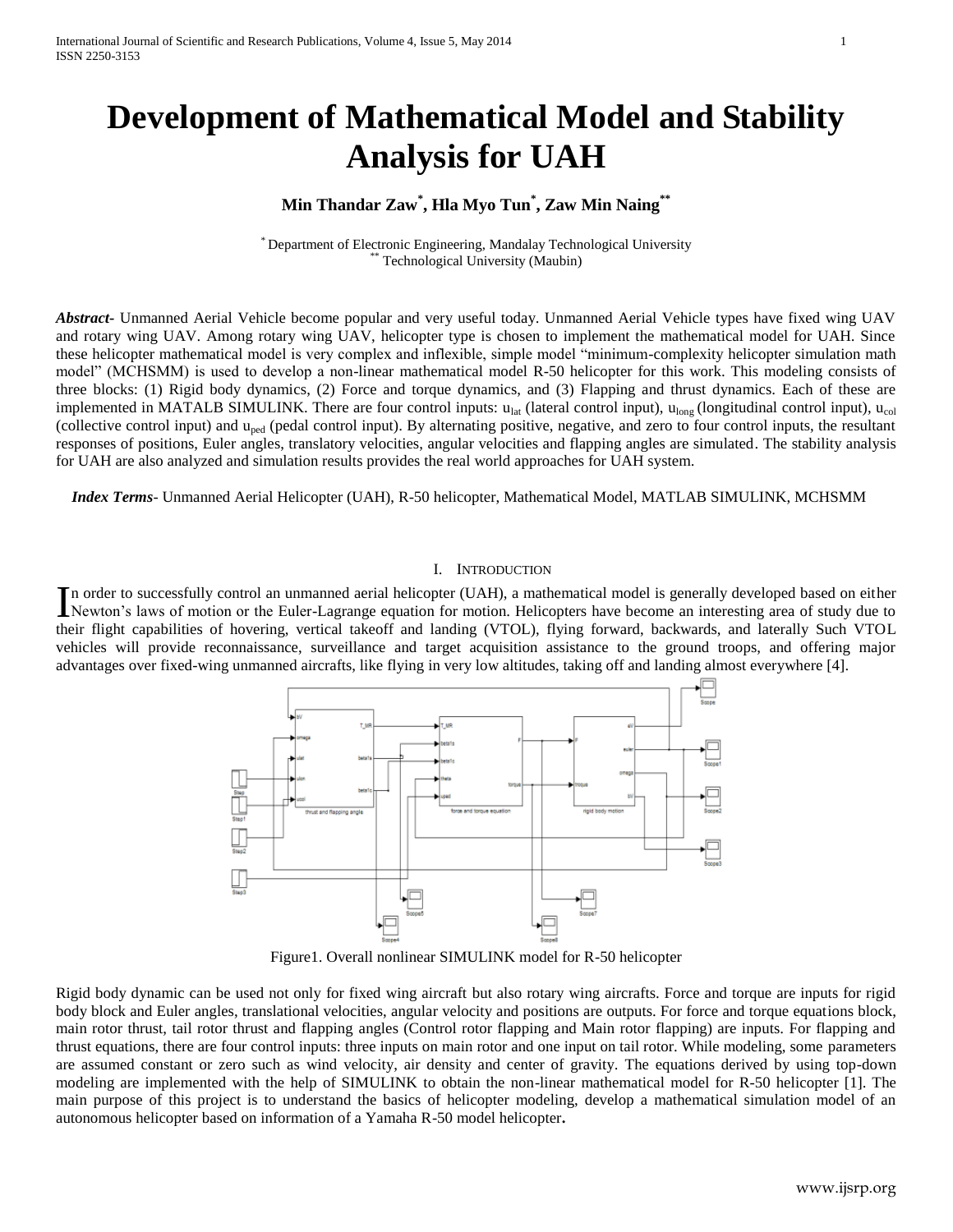Among the categories of unmanned helicopter system, Ursa Magna Series-Yamaha R-50 is chosen for the development of mathematical model. Yamaha R-50 was originally developed in Japan for pesticide spraying in rice fields. The Yamaha R-50 is powered by a water-cooled, single cylinder, 12-hp, and 98 cc two-stoke gasoline engine. A special external engine starter is required for the engine. The engine is very reliable and powerful because it can carry 20 kg of payload. Its length, height and width are 3.58 meters, 0.7 meters and 1.08 meters respectively. Its rotor diameter and dry weight are 3.070 meters and 44 kg. Figure 1 shows the Yamaha R-50 helicopter [2].



Figure 2. Yamaha R-50 Helicopter

The modelling of the Yahama-R-50 helicopter will be performed using a top-down principle. The modeling with top-down principle consists of three parts. It is shown in Figure 2 [1].



Figure 3. The three parts of the top down modeling with appertaining inputs and outputs

There are four basic control channels on a helicopter: main rotor collective pitch  $(u_{col})$ , longitudinal cyclic  $(u_{lon})$ , lateral cyclic  $(u_{lat})$ and tail rotor collective pitch ( $u_{\text{ped}}$ ). Four basic control channels ( $u_{\text{col}}$ ,  $u_{\text{long}}$ ,  $u_{\text{lat}}$ , and  $u_{\text{ped}}$ ) make the helicopter to perform a roll, to perform a pitch, to perform vertical movement and to perform a yaw respectively. The thrust generated by the main rotor is perpendicular to the tip path plane (TPP) and essentially controls the altitude of the helicopter. The tail rotor thrust direction is opposite to the main rotor thrust direction. The tail rotor thrust is for upwards and main rotor is for heading at the moment of helicopter hovering.

The Euler rotation to the roll, pitch and yawl axes are as follow; r1  $\Omega$ 0 i

$$
C_x(\phi) = \begin{bmatrix} 1 & \cos\phi & \sin\phi \\ 0 & -\sin\phi & \cos\phi \\ 0 & -\sin\phi & \cos\phi \end{bmatrix}
$$
\n
$$
C_y(\theta) = \begin{bmatrix} \cos\theta & 0 & -\sin\theta \\ 0 & 1 & 0 \\ \sin\theta & 0 & \cos\theta \\ -\sin\psi & \cos\psi & 0 \\ 0 & 0 & 1 \end{bmatrix} \tag{1}
$$

where  $\phi$ ,  $\theta$  and  $\psi$  are Euler angles between the SF to BF.

The relationship between the Euler angle rates  $(\dot{\phi}, \dot{\theta}, \dot{\psi})$  and the angular velocities in the body frame  $(p, q, r)$  can be derived to give the matrix equation below: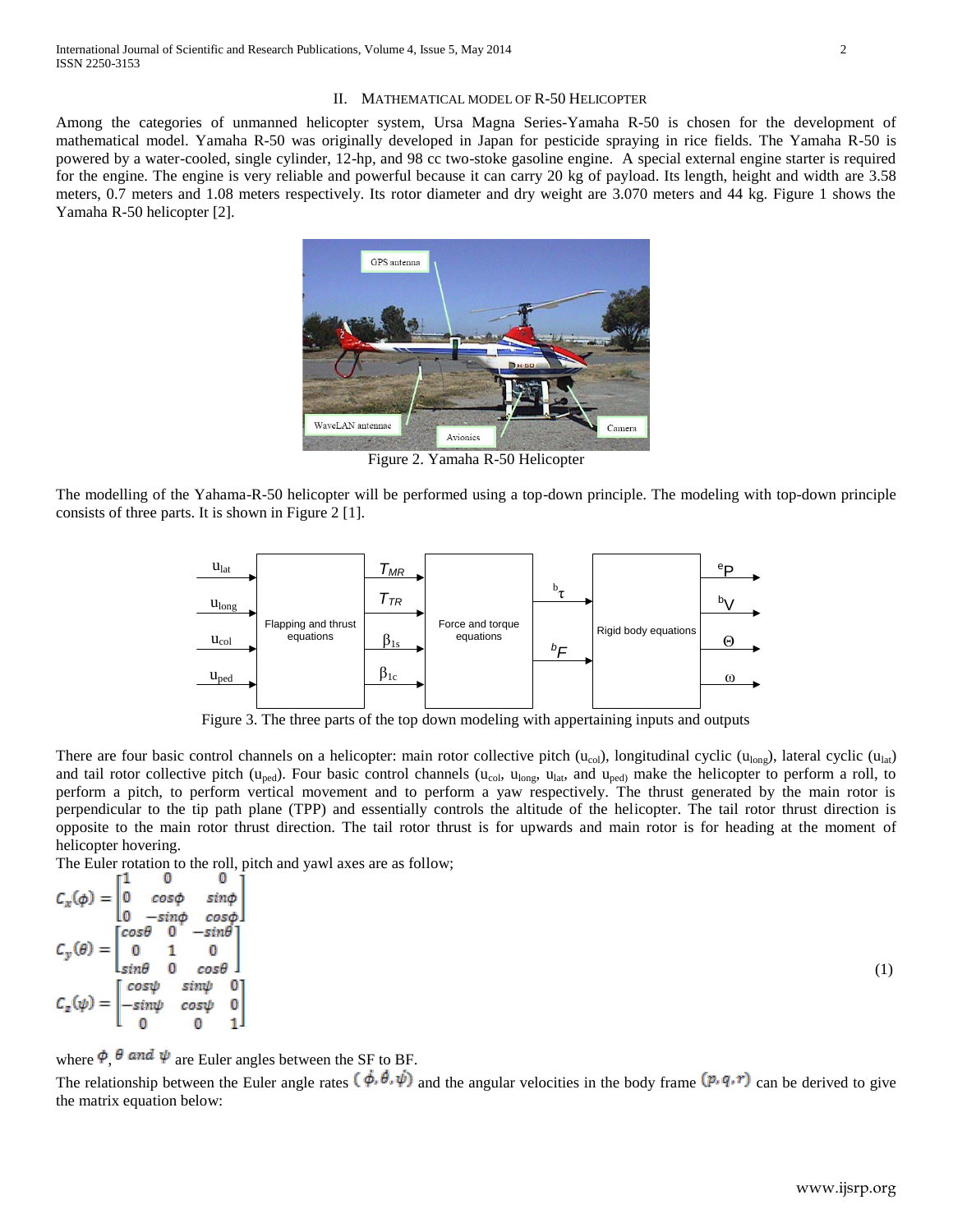$$
\begin{bmatrix} \dot{\phi} \\ \dot{\theta} \\ \dot{\psi} \end{bmatrix} = \begin{bmatrix} 1 & s\phi t\theta & c\phi t\theta \\ 0 & c\phi & -s\phi \\ 0 & \frac{s\phi}{c\theta} & \frac{c\phi}{c\theta} \end{bmatrix} \begin{bmatrix} p \\ q \\ r \end{bmatrix}
$$
\n(2)

Helicopter consists of Translational dynamics and Rotational dynamics equations.

$$
F = m \frac{d}{dt} V|_b + \omega \times mV
$$
  
(3)  

$$
M = m \frac{d}{dt} H|_b + \omega \times H
$$
 (4)

where F is the forces in body frame, V is the aircraft velocity, M is torques, H is the angular momentum, m is the mass of the helicopter and  $\omega$  is the total angular velocity.

Among the categories of unmanned helicopter system, Ursa Magna Series-Yamaha R-50 is chosen for the development of mathematical model. Yamaha R-50 was originally developed in Japan for the crop-dusting. Lately, it is also used for both civil and military applications. The Yamaha R-50 is the type of using two blades teetering main rotor and it is powered by a water-cooled, single cylinder, 12-hp, and 98 cc two-stroke gasoline engines. A special external engine starter is required for the engine. The engine is very reliable and powerful because it can carry 20 kg of payload. Its length, height and width are 3.58 meters, 0.7 meters and 1.08 meters respectively. Its rotor diameter and dry weight are 3.070 meters and 44 kg [2].

### III. DEVELOPMENT OF FORCE AND THRUST EQUATIONS

For the part of force and torque equations, main rotor thrust T<sub>MR</sub>, tail rotor thrust T<sub>TR</sub> and flapping angles ( $\beta_{1s}$  and  $\beta_{1c}$ ) are used as inputs to produce force and torque outputs which are inputs for rigid body equations part [1].

For forces generated from the main rotor thrust  $P_{MR}$ , the forces component along  $b$ x and  $b$ z depend on only the main rotor thrust while the force component along  $\frac{b}{y}$  depend on the both the main and tail rotor thrust. For the forces generated from the tail rotor thrust  $\mathrm{P_{TR}}$ , the force is only in the <sup>b</sup>y. But the force due to gravitational acceleration  $\mathrm{P_{E}}$  is along  $\mathrm{^{8}z}$  direction and located in the spatial frame (SF). Therefore, the rotation matrix from SF to BF ( $R_{bs}$ ) is needed [1]. So Final force equations are as follows

$$
{}^{b}F = \begin{bmatrix} {}^{b}f_{x} \\ {}^{b}f_{y} \\ {}^{b}f_{z} \end{bmatrix} = {}^{b}F_{MR} + {}^{b}F_{TR} + {}^{b}F_{g} = \begin{bmatrix} -T_{MR} \cdot \sin(\beta_{1c}) - \sin(\theta) \cdot m, g \\ T_{MR} \cdot \sin(\beta_{1s}) + T_{TR} + \sin(\phi) \cdot \cos(\theta) \cdot m, g \\ -T_{MR} \cdot \cos(\beta_{1s}) \cdot \cos(\beta_{1c}) + \cos(\phi) \cdot \cos(\theta) \cdot m, g \end{bmatrix}
$$
\n(5)

where  $T_{MR}$  =main rotor thrust

 $T_{TR}$  =tail rotor thrust

 $\beta_{1s}$  =longitudinal flapping angle

 $\beta_{1c}$  = lateral flapping angle

There are three parts in deriving torque equations. They are torques caused by main rotor, tail rotor and drag on main rotor. Torques caused by main rotor and tail rotor are derived from the equation ( $\tau = F \cdot d$ ). Drag on main rotor causes counter torque. Torque caused by tail rotor,  ${}^bM$  along  ${}^by$  is zero [1]. So, final torque equation is as follow;

$$
b_{\tau} = \begin{bmatrix} b_L \\ b_M \\ b_N \end{bmatrix} = b_{\tau_{MR}} + b_{\tau_{TR}} + b_{\tau_D} = \begin{bmatrix} b_{f_y,MR}, h_m - b_{f_z,MR}, y_m + b_{f_y,TR}, h_t + Q_{MR}, \sin(\beta_{1c}) \\ - b_{f_x,MR}, h_m - b_{f_z,MR}, l_m - Q_{MR}, \sin(\beta_{1s}) \\ b_{f_x,MR}, y_m + b_{f_y,MR}, l_m - b_{f_y,TR}, l_t + Q_{MR}, \cos(\beta_{1c}), \cos(\beta_{1s}) \end{bmatrix}
$$
(6)

where  $h_m$  is the distance from COG to the main rotor along  $b_2$  axis.  $h_t$  is the distance from COG to the tail rotor along  $b_2$  axis.  $l_m$  is the distance from COG to the main rotor along  ${}^{\text{b}}x$  axis.  $l_t$  is the distance from COG to the tail rotor along  ${}^{\text{b}}x$  axis.  $y_m$  is the distance from COG to the main rotor along  $\mathrm{^{b}y}$  axis.

Using the above equations, force and torque equations are implemented in s function. After that, MATLAB SIMULINK model for rigid body dynamic is implemented using this s function.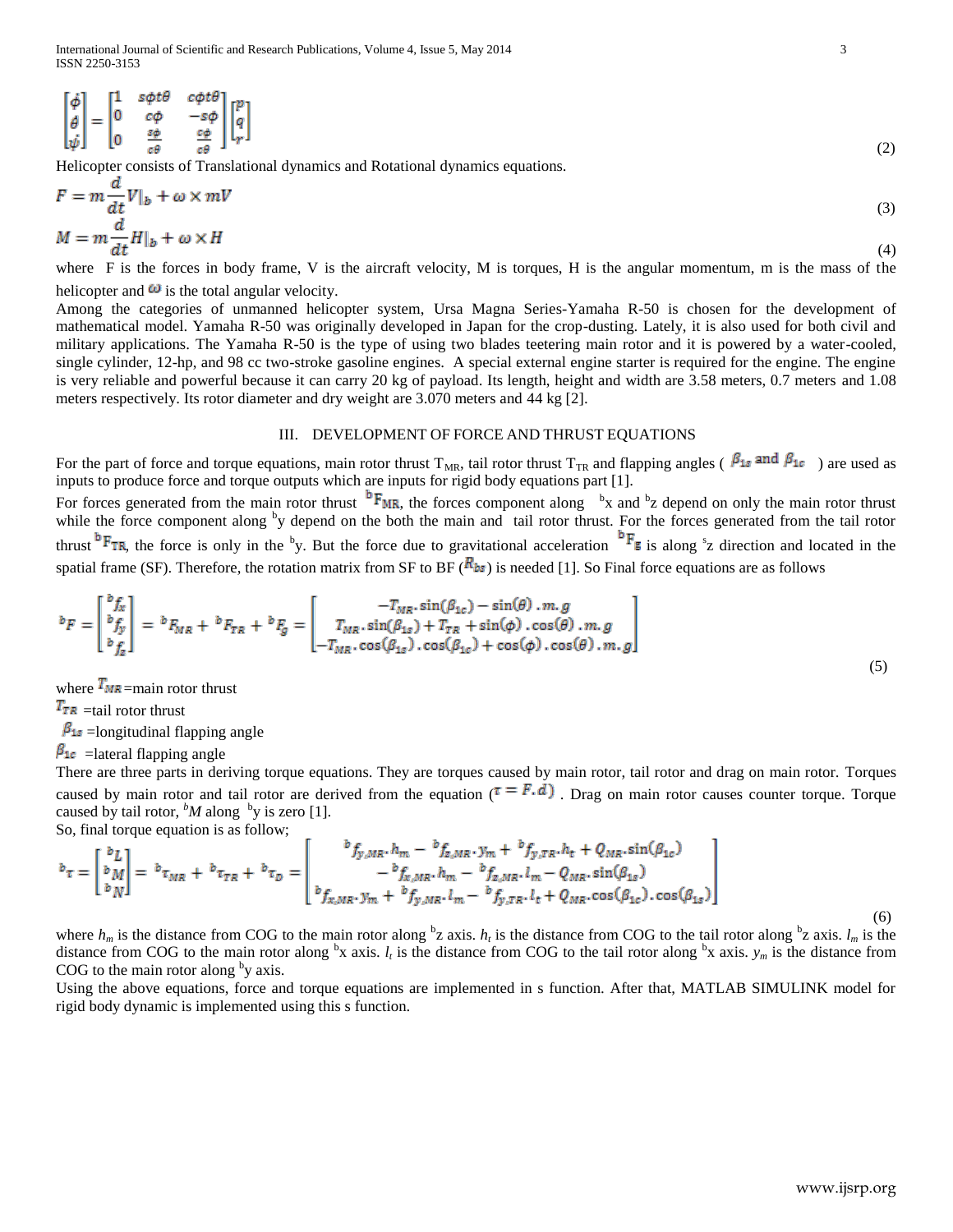

Figure 5. MATLAB SIMULINK Model for Force and Torque Equations

#### IV. DEVELOPMENT OF THRUST AND FLAPPING EQUATIONS

The part of thrust and flapping equations consist of four control inputs ( $u_{lat}$ , $u_{long}$ , $u_{long}$ , $u_{long}$ ). The outputs are thrusts caused by main rotor and tail rotor, and the flapping angles of the main rotor [1].

The main rotor thrust equation depends on induced velocity  $v_i$  and is calculated with the numerical method. The main rotor thrust equation is as follow:

$$
T_{MR} = (w_b - v_i). \frac{\rho \Omega R^2 a B c}{4} \tag{7}
$$

where  $\hat{P}$  is the density of the air,  $\Omega$  is the rotor angular rate,  $\hat{R}$  is rotor radius, a is the constant lift curve slope,  $\cdot \hat{B}$  is number of blades, <sup>*c*</sup> is chord of blade,  $W_b$  is the velocity of the main rotor blade and  $V_i$  is the induced wind velocity,  $W_r$  is the velocity of the main rotor disc.

From the torque equation, tail rotor thrust equation is derived by using yawing moment  $\sqrt{\mu}$ . (8)

There are two parts to get lateral and longitudinal flapping angles because the input is fed not only directly to the main rotor but also to the main rotor through the control rotor. The inputs from the swash plate,  $A_{SP}$  and  $B_{SP}$ , become  $\beta_{1s}$  and  $\beta_{1c}$  as lateral and longitudinal flapping angles. The gain  $K_{CR}$  is linked from the control rotor to the main rotor. The control rotor has flapping angles  $\beta_{CR,1s}$  and  $\beta_{CR,1c}$ . The gain  $K_{MR}$  is the mechanical linkage from the swash-plate to the main rotor. Therefore, the input from the swash-plate to the main rotor is obtained as follow:

$$
A_{MR} = K_{MR} \cdot A_{SP} + K_{CR} \cdot \beta_{CR,1s}
$$
  

$$
B_{MR} = K_{MR} \cdot B_{SP} + K_{CR} \cdot \beta_{CR,1c}
$$

where  $A_{MR}$  and  $B_{MR}$  are the cyclic-input's contribution to the pitch of the blades. Lateral and longitudinal flapping rates of the control rotor are as follow;

$$
\beta_{CR,1c}(t) = \frac{1}{4} \Omega. T_1. A_{SP}(t) - p(t) - \frac{1}{4} \Omega. T_2. q(t) - \frac{1}{2} \Omega. \beta_{CR,1s}(t) - \frac{1}{4} \Omega. T_1. \beta_{CR,1c}(t) - \frac{\beta_{CR,1c}(t)}{2\Omega}
$$
\n(9)

$$
\beta_{CR,1s}(t) = \frac{1}{4} \Omega. T_1. B_{SP}(t) - q(t) + \frac{1}{4} \Omega. T_2. p(t) + \frac{1}{2} \Omega. \beta_{CR,1s}(t) + \frac{1}{4} \Omega. T_1. \beta_{CR,1c}(t) + \frac{\beta_{CR,1s}(t)}{2\Omega}
$$
\n(10)

Using the above equations, the control rotor flapping equations are implemented in SIMULINK.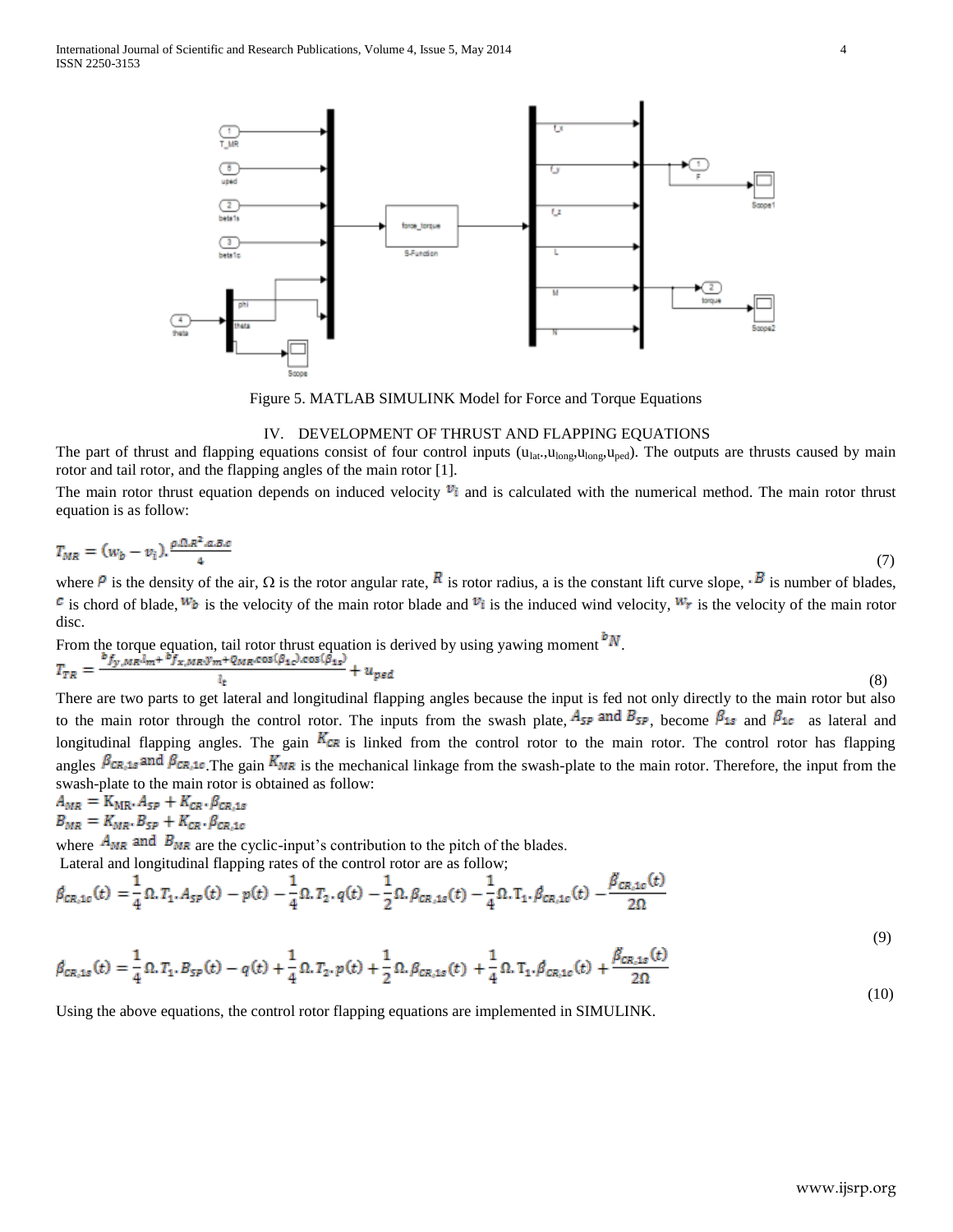

Figure 6 . MATLAB SIMULINK Model for control rotor flapping Equations

The main rotor flapping equations are

$$
\beta_{1c(t)} = \left\{ -\frac{3.06 \cdot 10^{-7}}{\pi^2} \left( 3.26 \cdot 10^6 \cdot B_{MR} + 816.97 \cdot {^b}v^2(t) \cdot B_{MR} + 3275.88 \cdot {^b}u(t) \cdot v_i + 2456.91 \cdot {^b}u^2(t) \cdot B_{MR} \right. \\ \left. - 1637.94 \cdot A_{MR} \cdot {^b}v(t) \cdot {^b}u(t) + 1.13 \cdot 10^5 \pi p(t) + 4.67 \cdot 10^5 \pi p(t) + 1.95 \cdot 10^5 \pi u_{col}(t) \cdot {^b}u(t) \right) \right\}
$$
\n(11)

$$
\beta_{1s(t)} = \left\{ -\frac{3.06 \cdot 10^{-7}}{\pi^2} (1.94 \cdot 10^5 \pi, u_{col}(t) \cdot b_v(t) - 3.26 \cdot 10^6 \cdot \pi^2, A_{MR} + 1637.94 B_{MR} \cdot b_u(t) \cdot b_v(t) \cdot v_i + 4.67 \cdot 10^5 \pi, p(t) \right. \\ - 3275.88 \cdot v_i + 2456.91 \cdot A_{MR} \cdot b_v(t) - 818.96 \cdot b_u^2(t) \cdot A_{MR} + 1.12 \cdot 10^5 \cdot q(t) \right\}
$$

The obtained thrust and flapping equations are implemented in s function. And then, MATLAB SIMULINK model for thrust and flapping equation part of top-down principle is implemented by using this s function.



Figure 7. MATLAB SIMULINK Model for thrust and flapping Equations

(12)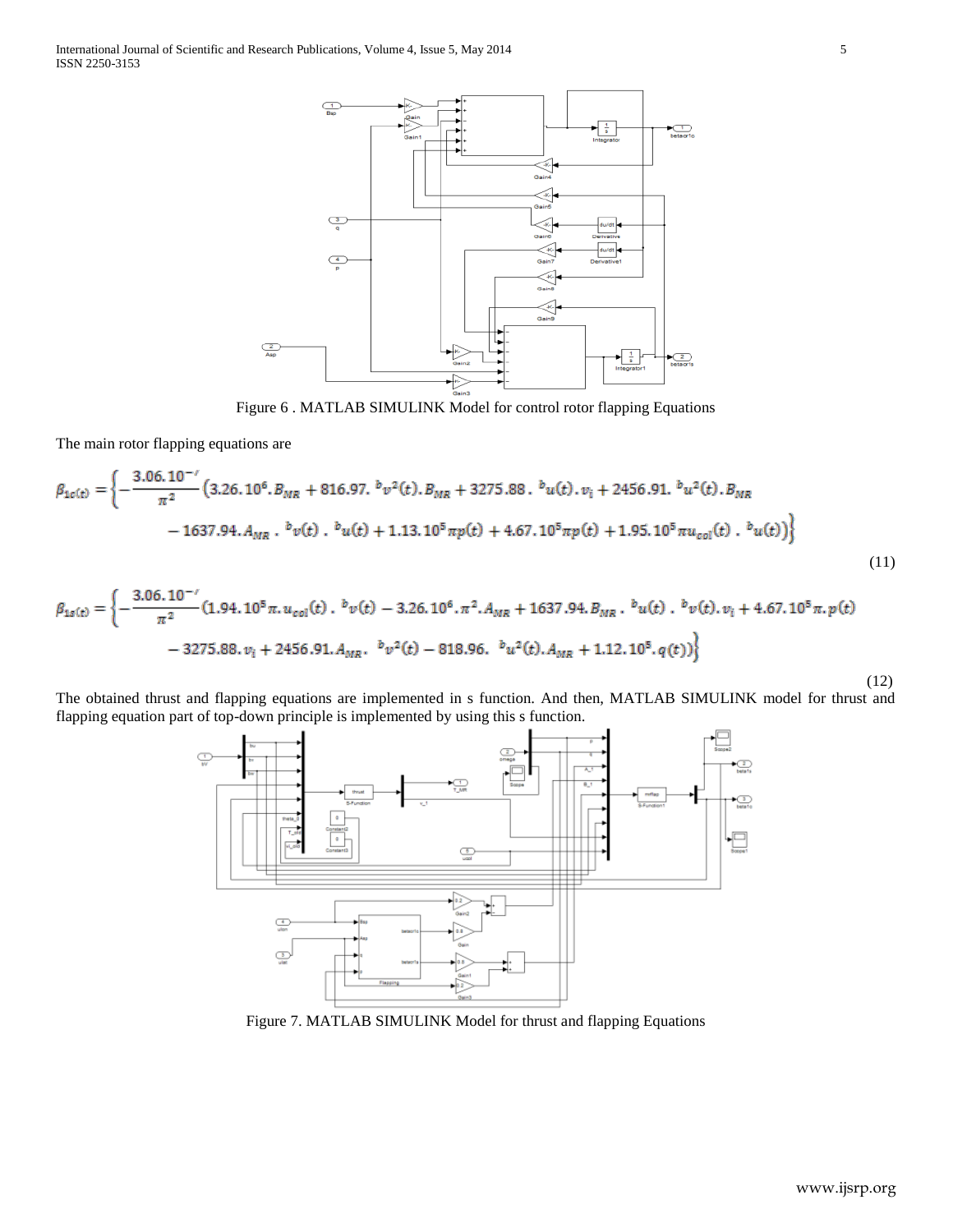

Figure 8. System Flowchart

#### V. SIMULATION RESULTS

The Yahama R-50 helicopter has been implemented in SIMULINK MODEL. So the simulation results of the Euler angles, translational velocities, angular velocity and positions and flapping angles. Figure9,10,11,12, 13and 14 show the results of postions, Euler angles, angular velocities, translator velocities and flapping angles when the four inputs;  $u_{lat}$ =-0.000001,

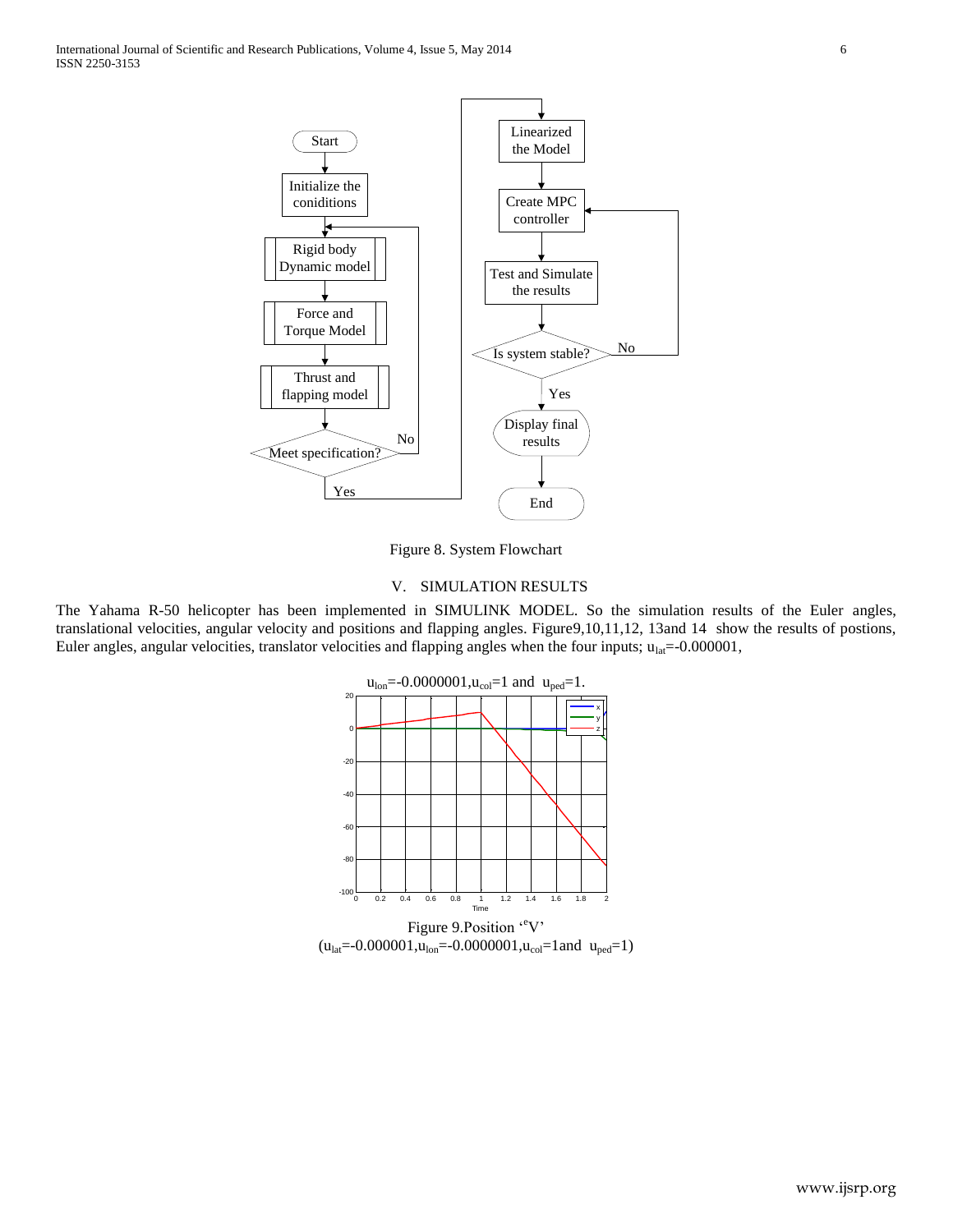

Figure 10. Euler angles  $(u<sub>lat</sub>=0.000001, u<sub>lon</sub>=0.0000001, u<sub>col</sub>=1$  and  $u<sub>ped</sub>=1)$ 



Figure 11. Translatory velocities  $\cdot^b$ V'  $(u<sub>lat</sub>=0.000001, u<sub>lon</sub>=0.0000001, u<sub>col</sub>=1$  and  $u<sub>ped</sub>=1)$ 



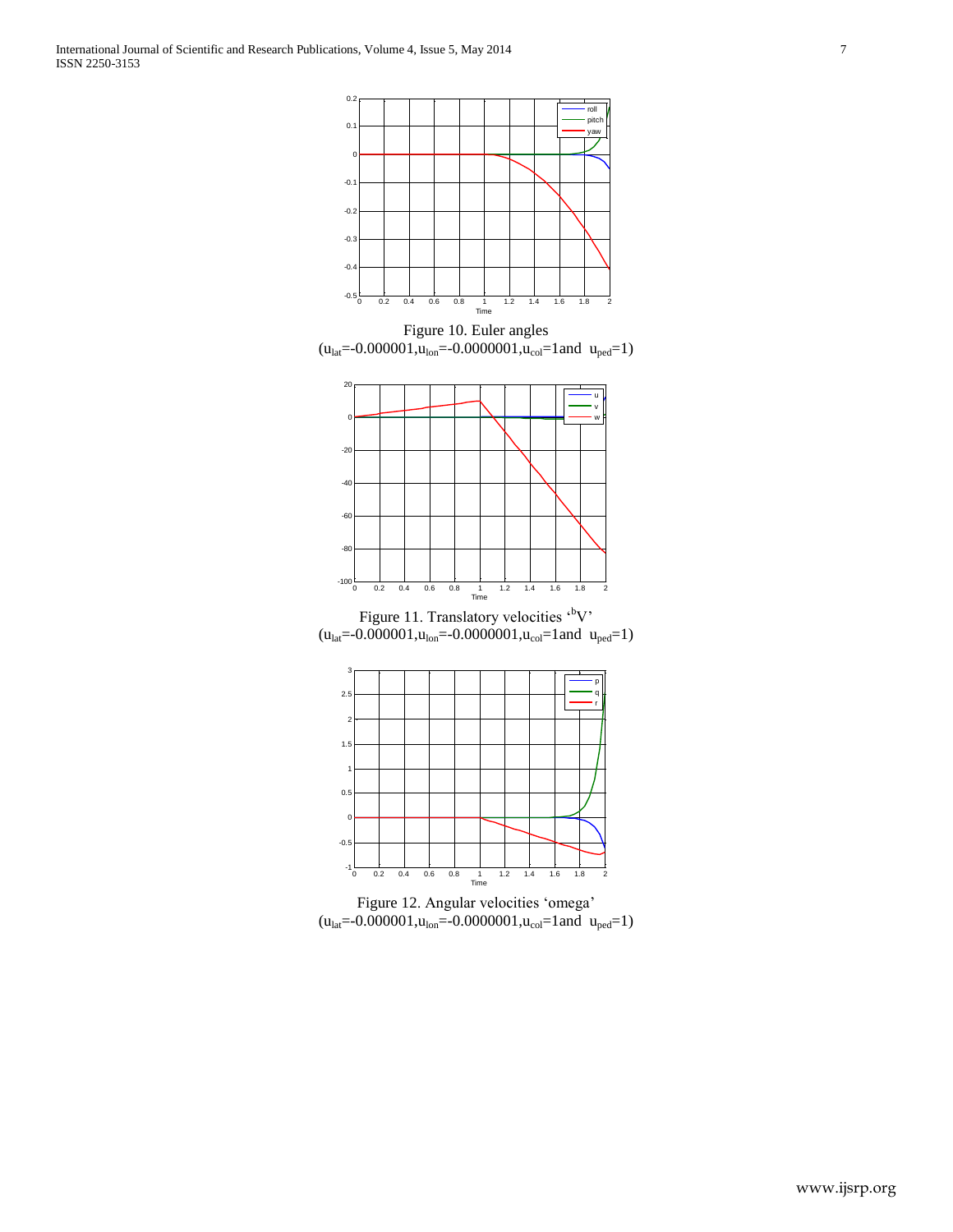

Figure 13. Lateral flapping angle  $(u<sub>lat</sub>=-0.000001, u<sub>lon</sub>=-0.0000001, u<sub>col</sub>=1$  and  $u<sub>ped</sub>=1)$ 



Figure 14.Longitudinal flapping angle  $(u<sub>lat</sub>=-0.000001, u<sub>lon</sub>=-0.0000001, u<sub>col</sub>=1$  and  $u<sub>ped</sub>=1)$ 

## VI. STABILITY ANALYSIS

Using the linearized model obtained previously, the model predictive controller was tuned manually to obtain the responses shown in Figure. By using these matrices with the Model Predictive Control Toolbox, Prediction horizon is set as 10, Control horizon is set as 3. In this case, unity weights on both outputs and zero weights on both inputs are used. (Default values). Figure 15 to 19 show the stability analysis for hovering stage of UAH.



Figure 15. Linear and Angular Velocities Responses of Linearized R-50 Airframe when lateral control is used as input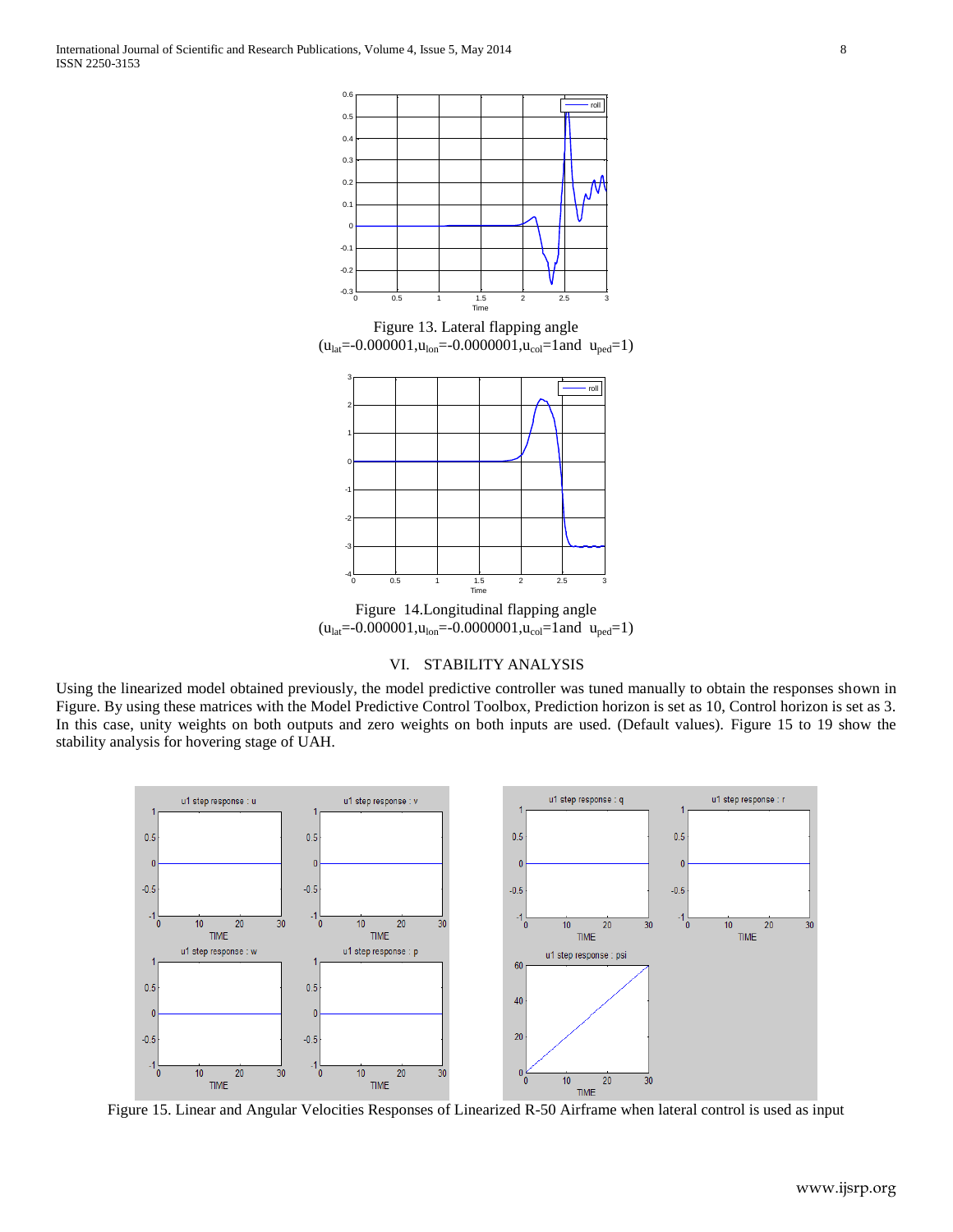

Figure 16. Linear and Angular Velocities Responses of Linearized R-50 Airframe when longitudinal control is used as input



Figure 17. Linear and Angular Velocities Responses of Linearized R-50 Airframe when collective control is as input



Figure 18. Linear and Angular Velocities Responses of Linearized R-50 Airframe when pedal control is used as input